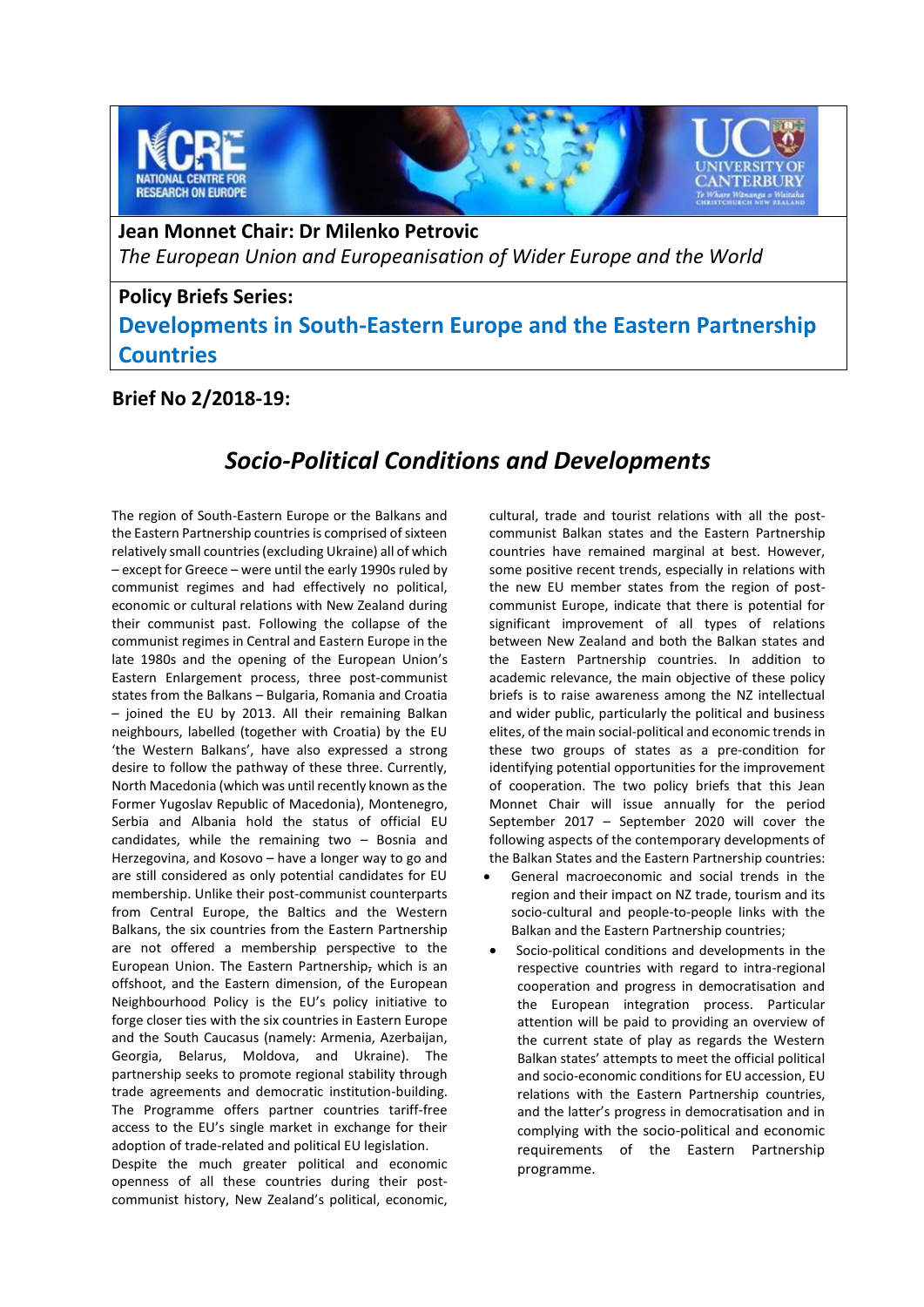### **1. General socio-political conditions and developments**

Socio-political developments in the Western Balkan states and the Eastern Partnership countries are of evident political significance for the European continent and beyond. A closer look at this policy document reveals that almost in all countries of our focus, political governance standards, democracy scores and regime ratings continue to decline. The biggest political events in 2019 were protests which challenged governments, politicians, the police and social attitudes all over the region. Protests in Serbia, Albania, Georgia and Montenegro took people to the streets in record numbers. Moreover, political developments in the Western Balkans affected the functioning of national parliaments. For instance, the Assembly of Albania was affected by a high degree of polarisation and a prolonged boycott by the opposition; similarly, the assembly of Kosovo continued to operate in a highly polarised political context. Furthermore, there was limited progress in Montenegro's political dialogue between government and opposition.

According to the Freedom House's *Freedom In The World* assessment, democracy and individual freedoms have continued to backslide in both the Western Balkans and Eastern Partnership countries as have in the earlier democratised post-communist states of East Central Europe and the Baltics (Table 1). While Belarus and Azerbaijan remain highly authoritarian, all other countries in the two regions which are the focus of this policy brief (with the exception of three EU member states) are still half-way to their full democratisation. Among them, Armenia is the only country in all post-communist Europe which was able to significantly improve its 'freedom score' in last year (from 44 to 51) and Serbia is the country which worsened its freedom score more than any other European post-communist state (from 74 to 67) over the last year. The main reason for the latter unfavourable trend can be found in 'deterioration in the conduct of elections, continued attempts by the government and allied media outlets to undermine independent journalists… and President Aleksandar Vučić's de facto accumulation of executive powers that conflict with his constitutional role'.<sup>1</sup>

In addition to Armenia, Ukraine made substantial steps towards democracy in 2019 which are expected to be reflected in the improvement of this country's freedom score in 2020. In both countries elections were held that were judged to be free and fair. In Armenia, the OSCE judged that the snap election in December 2018 "respected fundamental freedoms and enjoyed broad public trust". This came after Nikol Pashinian, the opposition leader, took office as prime minister and began an anti-corruption campaign. In Ukraine, the presidential and parliamentary elections were held in April and July 2019 and both were convincingly won by a non-professional politician, ex-comedian Volodymyr Zelensky and his newly founded party.

1

<sup>1</sup> 'Democracy in Retreat', *Freedom in the World* 2019 (Serbia). Available at:

https://freedomhouse.org/report/freedomworld/2019/serbia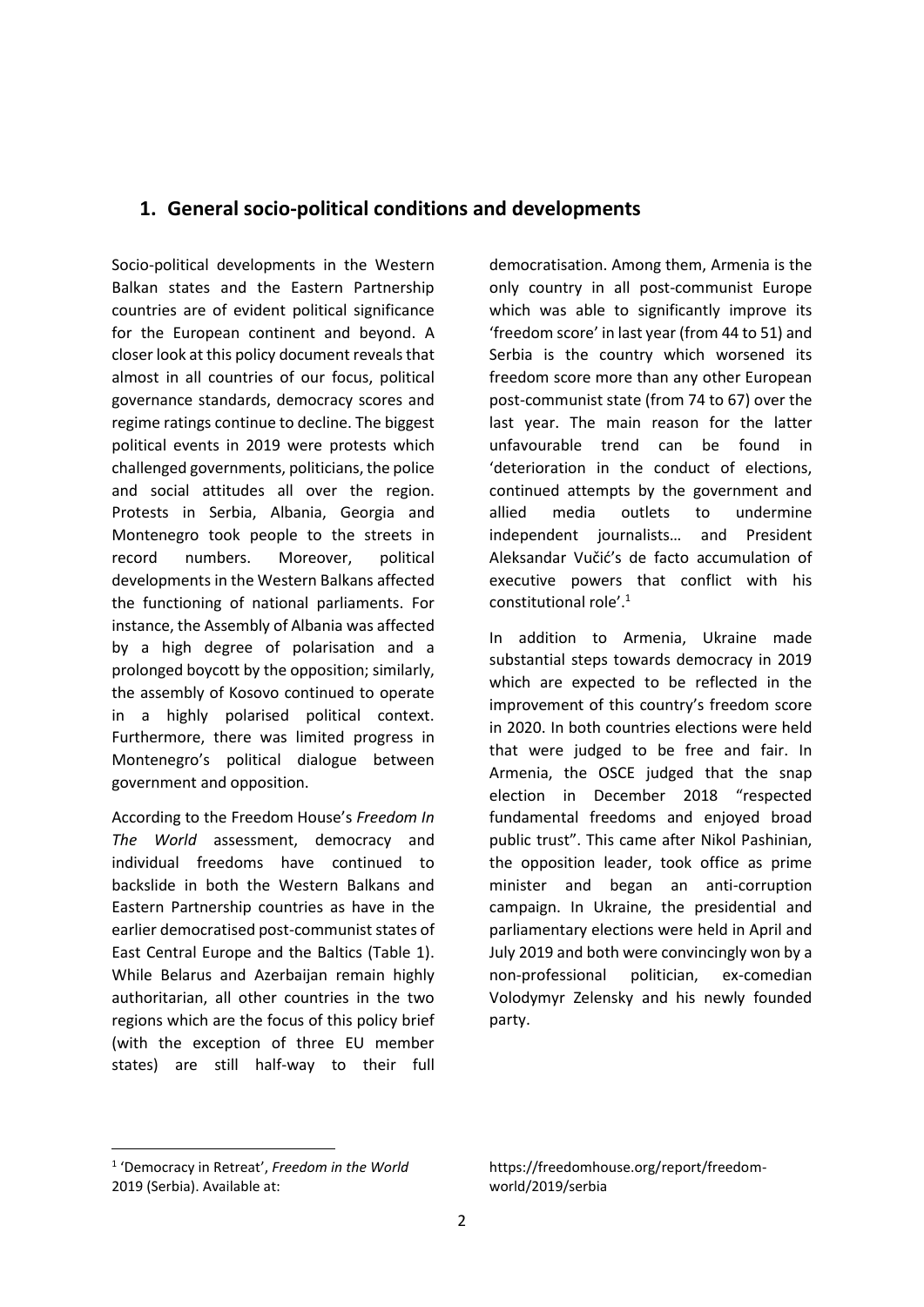| <b>East-Central Europe</b>  | 2016 |         | 2017  |         | 2018  |         |
|-----------------------------|------|---------|-------|---------|-------|---------|
| and the Baltic states       |      |         |       |         |       |         |
|                             | FW*  | TICPI** | $FW*$ | TICPI** | $FW*$ | TICPI** |
| Czechia                     | 95   | 55      | 93    | 59      | 91    | 57      |
| Hungary                     | 79   | 48      | 72    | 46      | 70    | 45      |
| Poland                      | 93   | 62      | 85    | 60      | 84    | 60      |
| Slovenia                    | 92   | 61      | 93    | 60      | 94    | 61      |
| Slovakia                    | 89   | 51      | 89    | 50      | 88    | 50      |
| Estonia                     | 94   | 70      | 94    | 73      | 94    | 71      |
| Latvia                      | 86   | 57      | 87    | 58      | 87    | 58      |
| Lithuania                   | 91   | 59      | 91    | 59      | 91    | 59      |
| <b>South-Eastern Europe</b> |      |         |       |         |       |         |
| Albania                     | 67   | 39      | 68    | 38      | 68    | 36      |
| <b>Bosnia and Herz</b>      | 57   | 39      | 55    | 38      | 55    | 38      |
| <b>Bulgaria</b>             | 80   | 41      | 80    | 43      | 80    | 42      |
| Croatia                     | 87   | 49      | 87    | 49      | 86    | 48      |
| Kosovo                      | 52   | 36      | 52    | 39      | 52    | 37      |
| Montenegro                  | 70   | 45      | 69    | 46      | 67    | 45      |
| North Macedonia             | 57   | 37      | 57    | 35      | 58    | 37      |
| 6Romania                    | 83   | 41      | 84    | 48      | 84    | 47      |
| Serbia                      | 78   | 42      | 76    | 41      | 74    | 39      |
| <b>Eastern Partnership</b>  |      |         |       |         |       |         |
| Armenia                     | 46   | 33      | 45    | 35      | 44    | 35      |
| Azerbaijan                  | 16   | 30      | 14    | 31      | 12    | 25      |
| <b>Belarus</b>              | 17   | 40      | 20    | 44      | 21    | 44      |
| Georgia                     | 64   | 57      | 64    | 56      | 64    | 58      |
| Moldova                     | 60   | 30      | 62    | 31      | 61    | 33      |
| Ukraine                     | 61   | 29      | 61    | 30      | 62    | 32      |

**Table 1. Indicators of freedom and democratisation in post-communist Europe**

\* Freedom in the World (FW) is an annual global report on political rights and civil liberties, composed of numerical ratings and descriptive texts for each country and a select group of territories. The report's methodology is derived in large measure from the Universal Declaration of Human Rights, adopted by the UN General Assembly in 1948. Freedom in the World operates from the assumption that freedom for all people is best achieved in liberal democratic societies. The aggregate Freedom Scores are based on a scale of 0 to 100, with 100 representing the highest level of freedom and 0 the lowest. The 2019 edition covers developments in the respective countries from January 1, 2018, through December 31, 2018.

\*\* Transparency International's Corruption Perception Index (TICPI) is published annually in December and gives information about the corruption level in each country of the world for that calendar year. Science 2012 the TICPI has ranged from 100 (very clean) to 0 (highly corrupt).Although it is already included in the NIT's democracy scores, the level of corruption in the respective countries as measured by the TICPI is also given here as a separate indicator – for simplicity's sake, it has been covered to a 100 to 0 scale for all years shown in the table – in order to address the importance of this factor of democratisation, which is often used as an expression of not only the existing level of corruption in the public sector but also as a reflection of the general stability of democratic institutions and the rule of law in the respective countries.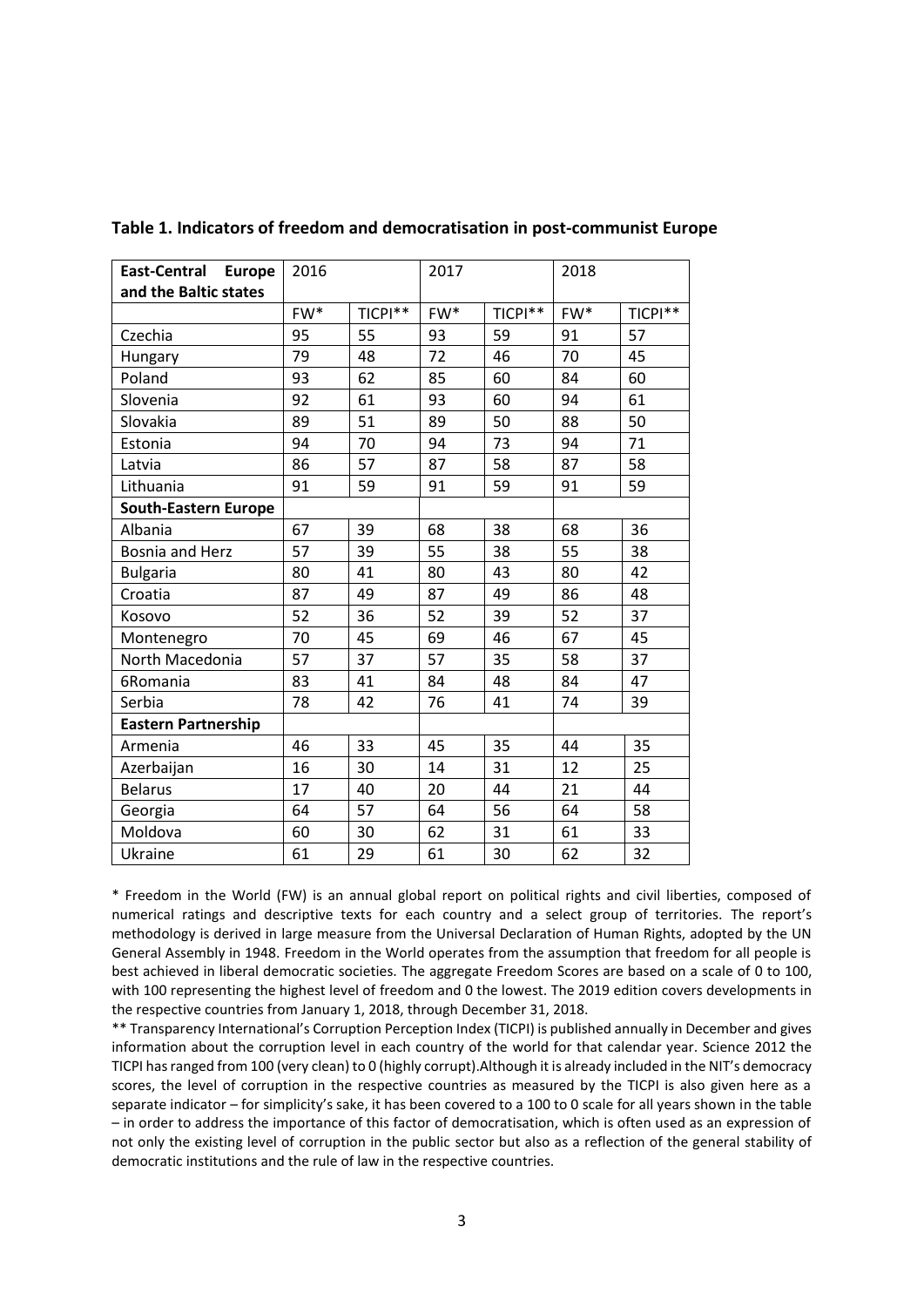#### **2. Country developments**

It has been more than a year since the general elections in **Bosnia and Herzegovina** (BiH) took place on the 7<sup>th</sup> of October 2018. Nevertheless, the current BiH Council of Ministers at national level was not established until August 2019. One of the main obstacles to the formation of the new Council of Ministers has been BiH's accession process to NATO. In addition, governments have not been formed in the Federation of BiH (FBiH), a federal body that is predominantly Bosnian and Croatian, and in two of the ten cantons of the Federation. This impasse represents continuing divisions and conflicts among Bosniaks, Croats and Serbs.

Furthermore, the tensions continue to escalate in Bosnia's Serb-dominated Republika Srpska. Concerns have been raised about the plan of the government of Republika Srpska to purchase substantial amounts of weapons in an attempt to militarise the police forces. However, the officials of the RS announced that they need forces to deal with security challenges and the ongoing migrant crisisi<sup>i</sup>.

The fight against corruption is still stalled in **Kosovo**. In August 2018, state prosecutor Elez Blakaj resigned his post after receiving numerous threats while pursuing a case related to fraud in the pension system for veterans. Moreover, the current situation in Kosovo is unstable and the Belgrade-Pristina dialogue effectively stalled after August 2018. Although it seemed that by late August 2018 the two parties had come very close to a 'compromise solution' which was supported by EU High Representative for Foreign Policy Federica Mogherini, Commissioner for Enlargement Hahn and the leaders of some EU member states (foremost Austria, Italy and Greece), the strong opposition of some domestic political factors in both Serbia and Kosovo, but even more so of the leaders of other EU member states, did not allow any possible finalisation of the deal. Especially strong opposition has come from the powerful UK and German political leadership who claimed that any deal which (as this one did) would include a 'redraw of borders' between the involved parties could be used as a precedent in other similar disputes, and is as such unacceptable.<sup>ii</sup> After that, tensions between Belgrade and Pristina continued to grow. The Kosovo government imposed a 10% tax on imports of goods from Serbia and Bosnia and Herzegovina on 6 November 2018, citing Belgrade's ongoing attempts to undermine Kosovo's international standing as the main reason for the decision.

 After the outgoing Kosovo Prime Minister Haradinaj (who is also a staunch opponent of any deal with Serbia which would include the border changes) further increased taxes on all imports of goods from Serbia to 100% in November 2018iv and Serbia's President Vučić has repeatedly stated that Serbia will never recognise Kosovo if it does not get 'something in return', the two parties seem to be further from finding a common stance than they have ever been since the launch of the Brussels talks in 2011.

While many political parties are vying for power in **Montenegro**, the opposition is divided, and the governing Democratic Party of Montenegrin Socialists has been in power since 1991. Corruption remains a major problem. The political scene remains fragmented, divided and without a genuine political discourse. Some progress has been made in restoring Parliament's political discourse in June 2018 with the temporary and partial return to Parliament of the majority of opposition parties and the creation of a provisional parliamentary committeevi.

 However, after the arrest of one parliamentary opposition leader at the end of 2018 and the allegations of corruption and illicit political party fundraising (the "envelope affair") in early 2019, the opposition largely returned to boycotting the Parliament<sup>vii</sup>. These allegations also triggered citizen mobilisation through regular street protests, after the release of videos and documents that seemed to implicate top officials in collecting illegal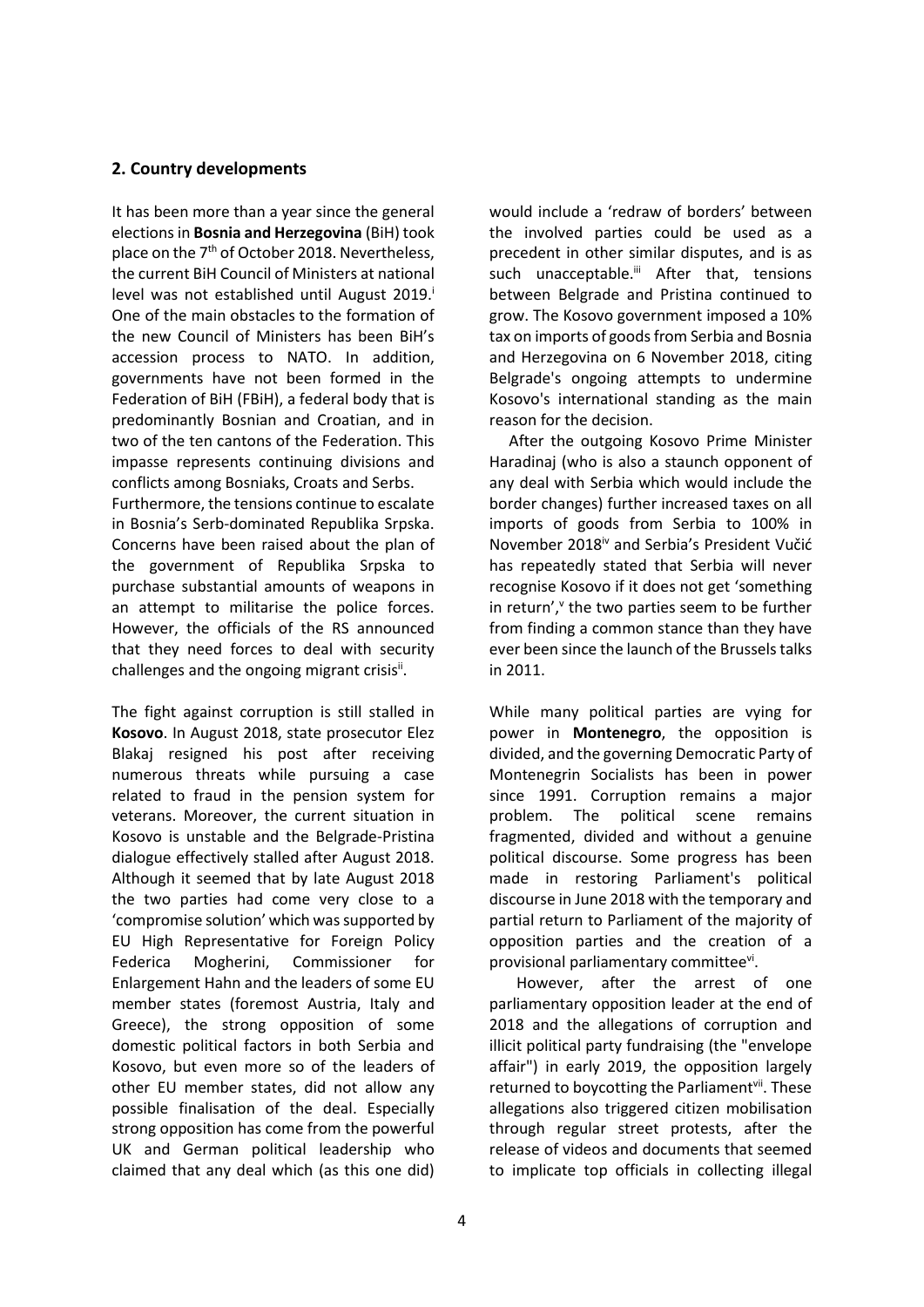funds.<sup>viii</sup>. The protesters demanded free and transparent elections and the resignation of President Djukanovic and the chief prosecutor for organised crime. In August 2019 the opposition Democratic Montenegro and United Reform Action parties decided to cooperate in the future work of the board for electoral system reform, in order to create conditions for holding fair and free elections in 2020. However, the board eventually failed at the end of December 2019, after the Democrats left the board sessions in protest to the passing of the controversial religious law (the law will force religious communities to register everything they own as well as evidence of ownership in order to retain their property).<sup>ix</sup>

Fundamental freedoms and the democratic institutions of **Serbia** continued to deteriorate in 2019. The areas particularly affected during the year were media independence, civil society, national democratic governance, and the conditions under which local elections were held. Serbia also experienced in its internal affairs the manifestation of the mass protests across the Balkans. The antigovernment protests, known as "One of five million", emerged in the wake of the assault on opposition politician Borko Stefanović in November 2018. However, the opposition has not yet consolidated around a single leader or decided on a strategy for fast-approaching parliamentary elections in mid-2020 $^{\text{x}}$  The number protesting has been declining but the protests continue. From tens of thousands at their height in February 2019, the weekly protests in Belgrade have gathered just a few hundred at year's end.

In June 2018, Skopje and Athens signed a comprehensive pact, the Prespa Agreement, to rename the country the Republic of **North Macedonia**, in exchange for Greek support for its European Union (EU) and NATO membership<sup>xi</sup>. A referendum on the name change in September 2018 received support from more than 90 percent of voters, but turnout was only 37 percent, significantly below the 50 percent threshold needed to make the ballot valid.<sup>xii</sup> As the referendum was non-binding and included constitutional changes, it also had to be ratified by two-thirds of the Assembly of the Republic. Prime Minister Zoran Zaev vowed to push forward with the changes in the Assembly, which was achieved on 19 October 2018 when 80 of the 120 MPs voted in favour of the renaming proposal, just reaching the two-thirds majority required and potentially paving the way for EU and NATO membership.<sup>xiii</sup>

 Moreover, North Macedonia continues to fight corruption. As a result, former Prime Minister Nikola Gruevski was sentenced to two years in prison in May 2019 following a conviction of corruption which arose from the purchase of a \$700,000 Mercedes in 2012. Gruevski, with the help of Hungarian diplomats, fled to Hungary in November and claimed political asylum there, which was reportedly granted by the Hungarian government<sup>xiv</sup>.

Corruption and organised crime in **Albania**  continue to be a serious problem (see Table 1 and previous EUCN policy briefs). The country remains a hybrid regime and no improvement in terms of democracy has been recorded during 2018 and the first half of 2019 (see Table 1). In addition, the nature of Albania's political landscape remained explosive during this period. Several anti-government demonstrations have exposed public frustration with the government. These included huge demonstrations by students against increased tuition fees, and separate protests against a proposed Tirana development plan and a new tax system which was opposed by many small business owners<sup>xv</sup>.

 In response to student protests, Prime Minister Edi Rama reorganised half of his cabinet at the end of December 2018 and promised to talk to students and meet their demands. Moreover, the German newspaper "Bild" has deepened the political crisis in Albania after publishing several taped conversations, which are part of so-called file 339, which the Prosecutor's Office is investigating. Edi Rama and many of his ministers seem in these conversations to engage in stealing votes and also planning to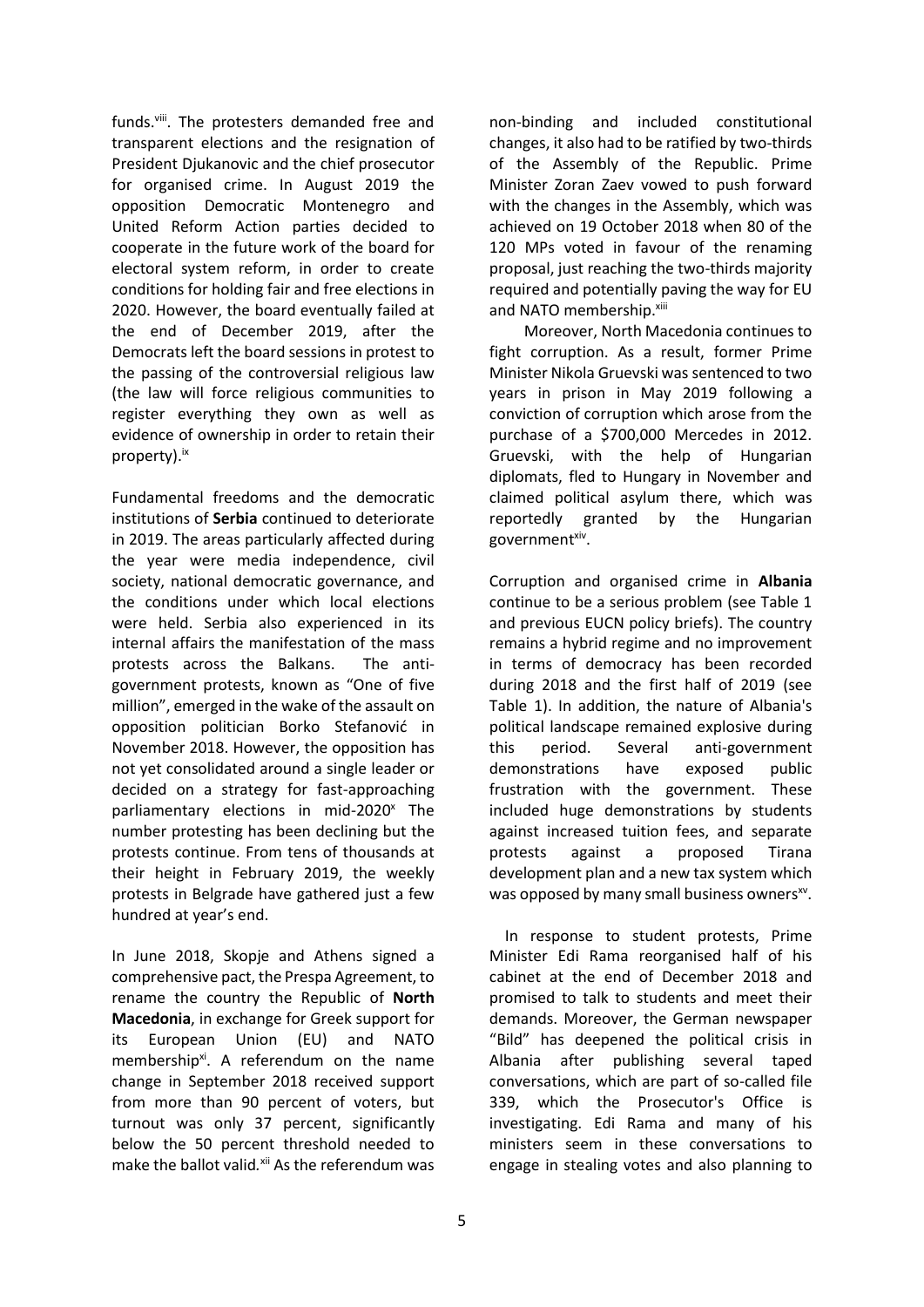do the same thing in the second election, which should have been held on the  $30<sup>th</sup>$  of June 2019<sup>xvi</sup>. Following months of political crisis, the opposition parties refused to participate in the election; therefore, the President had to postpone the election date to October 13<sup>th</sup>.xvii

Looking at the overall picture of the political processes, none of the Eastern Partnership countries can claim to have sustainable democratic institutions.<sup>xviii</sup> Despite the fact that the political climate in **Moldova** is competitive and the freedom of assembly, expression and religion is largely protected systematic government corruption and deficiencies in the rule of law continue to obstruct democratic governance. On 24 February 2019, parliamentary elections were held in Moldova to elect the 101 Moldovan parliamentarians. The elections were held under a parallel voting system, replacing the closed-list proportional system used in Moldova in all previous parliamentary elections since independence. The voting period began in November 2018 and lasted until the election day. An OSCE report released one day after the elections, on February 25, emphasised that elections, in which pro-Russian Socialists did best, were generally held in a proper framework, but noted reports of pressure on public employees, strong signs of buying votes and abuse of state resourcesxix. Moldova's Constitutional Court confirmed the results on 9 March 2019. However, the election results still triggered a constitutional crisis in June, after the Constitutional Court ruled (on 7 June), that the deadline for the Parliament to appoint the new Government had expired. Therefore, political bloc ACUM and the PSRM<sup>xx</sup> signed a temporary agreement for the formation of a majority government, Zinaida Greceanii being voted the president of the Parliament and Maia Sandu being appointed the head of the Government<sup>xxi</sup>.

The armed conflict between the **Ukrainian** government and militia groups supported by Russia in eastern Ukraine is into its sixth year. Despite the stalled conflict situation, Ukraine was able to elect a new president and parliament. The Ukrainian presidential election of 2019 took place in a two-round system on March 31 and April 21. A total of 39 candidates were on the ballot for the election. Since no candidate obtained an absolute majority in the first round, a run-off was held on 21 April 2019 between the top two candidates: a comedian Volodymyr Zelensky, who played the role of the president of Ukraine in a popular television comedy, and the incumbent president, Petro Poroshenko. According to the Central Election Commission, Zelensky, with 73.22% of the votes, won the second round. Three months later, on 21 July, the country's snap parliamentary election was convincingly won by Zelensky's newly founded party with 43.16% of the votes and nearly 60% of the parliamentary seats. With such an exceptionally strong mandate, Zelensky promised to "break the system"xxii, starting with judicial reform and the fight against corruption.<sup>xxiii</sup>

Despite the fact that **Georgia** holds regular and competitive elections, progress in democracy and rule of law has stagnated in recent years. Oligarchic groups have undue control over economic and political choices, and political interests are still undermining the rule of law. (See JM Chair MP Brief No 2/2017-18). Georgia has a dual executive with a prime minister serving as head of government and the president as head of state. The president had been directly elected for up to two terms of five years, but the president elected in 2018 will serve a six-year term under constitutional changes approved in 2017<sup>xxiv</sup>. Salome Zourabishvili, an independent former foreign minister backed by Georgian Dream (which is the governing party of Georgia established on 19 April 2012 by the billionaire businessman Bidzina Ivanishvili ), received 39 percent of the vote in the first round of the 2018 presidential election in October, followed by Grigol Vashadze, a former foreign minister standing for the UNM, with 38 percent. Observers stated that the balloting took place in a largely peaceful environment, but there were accusations of the ruling party buying votesxxv.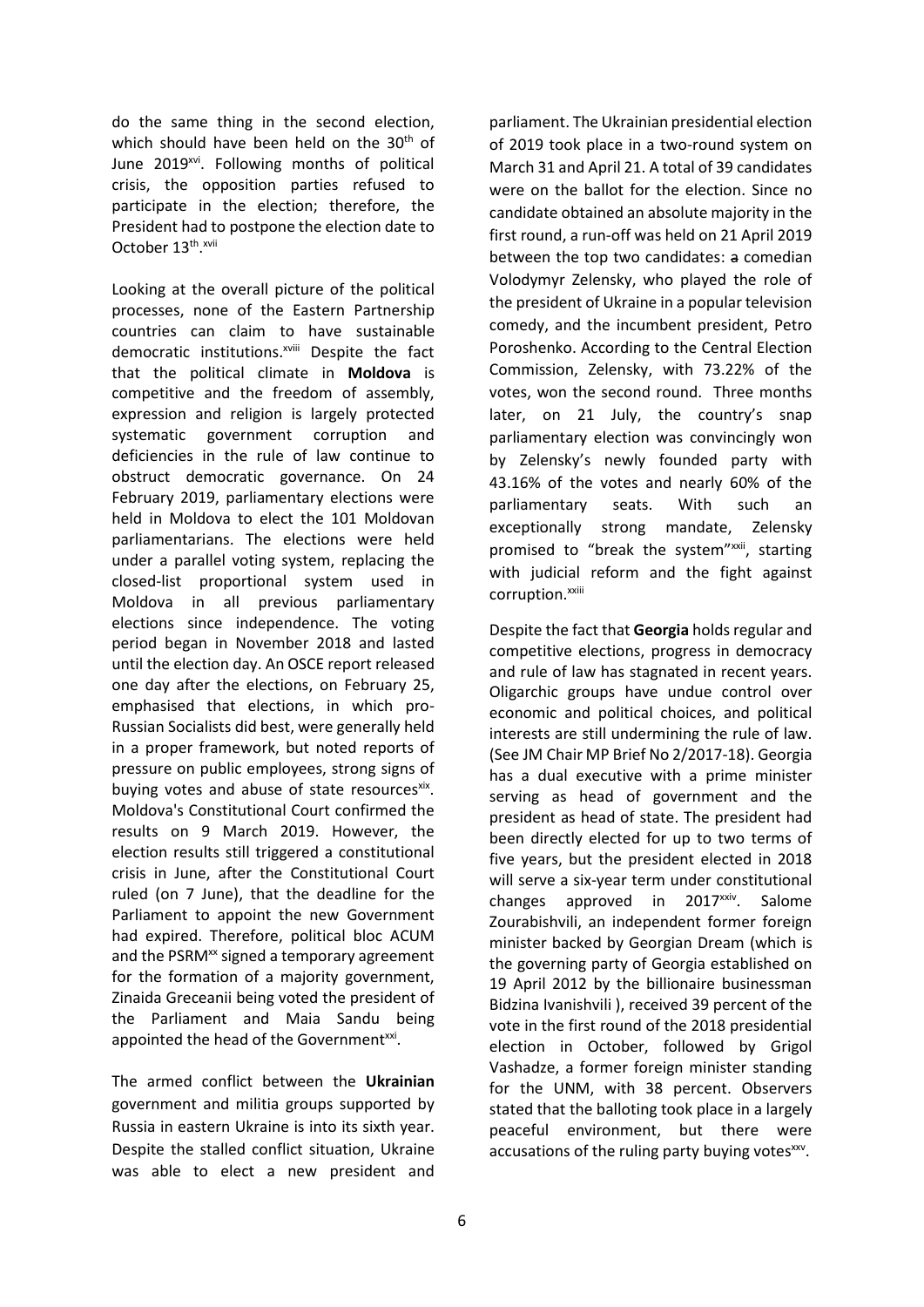Furthermore, a series of major protests took place in Tbilisi throughout 2019, particularly in June. The crowd was provoked by the visit of a Russian legislator, Sergei Gavrilov, who addressed Georgian parliamentarians in the Russian language from the speaker's seat, which severely angered those who wish to keep Russia out of Georgian politics<sup>xxvi</sup>. In response, Vladimir Putin instructed Russian travel agencies to suspend tours to Georgia and ordered the government to bring back any Russian tourists vacationing there.<sup>xxvii</sup> Around one million Russian tourists spend their holidays in Georgia every year.

**Belarus** remains an authoritarian state in which elections are orchestrated and freedoms are severely restricted. Alyaksandr Lukashenko was first elected in 1994, in the country's only democratic election. He has since extended his rule in a series of unfair contests. The country held parliamentary elections on 17 November 2019. Lukashenko maintained his hold on power as the official results of the November's elections showed that not a single opposition candidate had won a seat<sup>xxviii</sup>. All 110 Members of Parliament elected represent parties loyal to the president. According to the Organization for Security and Cooperation in Europe (OSCE) "fundamental freedoms were disregarded and the integrity of the election process was not adequately safeguarded."xxix

Meanwhile, the poor human rights record in **Azerbaijan** did not improve in 2018 and the first half of 2019. President Ilham Aliyev was elected for a fourth term in April in elections which were considered to lack competition (see previous brief). At least 43 human rights defenders, reporters, politicians and religious activists were illegally detained, while hundreds more were detained or prosecuted, threatened or banned from travelling.<sup>xxx</sup>

**.** 

However, Azerbaijani authorities released some political activists. In August 2018, authorities released prominent political activist Ilgar Mammadov who had served more than five years in prison on charges considered to be unconstitutional by the European Court of Human Rights (ECtHR).<sup>xxxi</sup> Despite the violation of human rights, rule of law and fundamental freedoms, European and international financial institutions keep funding Azrbaijanian hydrocarbon projects. For instance, in March 2018, the European Investment Bank (EIB) approved a €932 million loan for the construction of the Trans-Anatolian Natural Gas Pipeline (TANAP). According to Human Right Watch, the EIB did not condition the loan on the improvement of human rights, even though its obligations under the EU Charter of Fundamental Rights include that it should not finance projects which would encourage or support human rights violations<sup>xxxii</sup>.

**Armenia** Following weeks of popular protests in April and May 2018 against the outgoing president, Serzh Sargsyan, the former opposition leader Nikol Pashinyan became prime minister of Armenia (see previous policy brief). Meanwhile, the new government, headed by Pashinyan pushed for a series of high-profile trials against former senior officials, most notably ex-president Robert Kocharyan, billing them as anti-corruption measures<sup>xxxiii</sup>. Kocharyan was accused of illegally ordering Armenian Army soldiers to use force against opposition supporters who were protesting against alleged fraud in the disputed presidential election of February 2008. Kocharyan, 64, was freed on August 13 by an appeals court that ruled the constitution gave him immunity from prosecution in connection with the 2008 violence<sup>xxxiv</sup>.

<sup>&</sup>lt;sup>i</sup> The European Western Balkans. BiH leaders reach an agreement on the formation of the new Council of Ministers. 5 August 2019. Available at: [https://europeanwesternbalkans.com/2019/08/05/bih-leaders-reach](https://europeanwesternbalkans.com/2019/08/05/bih-leaders-reach-an-agreement-on-the-formation-of-the-new-council-of-ministers/)[an-agreement-on-the-formation-of-the-new-council-of-ministers/](https://europeanwesternbalkans.com/2019/08/05/bih-leaders-reach-an-agreement-on-the-formation-of-the-new-council-of-ministers/)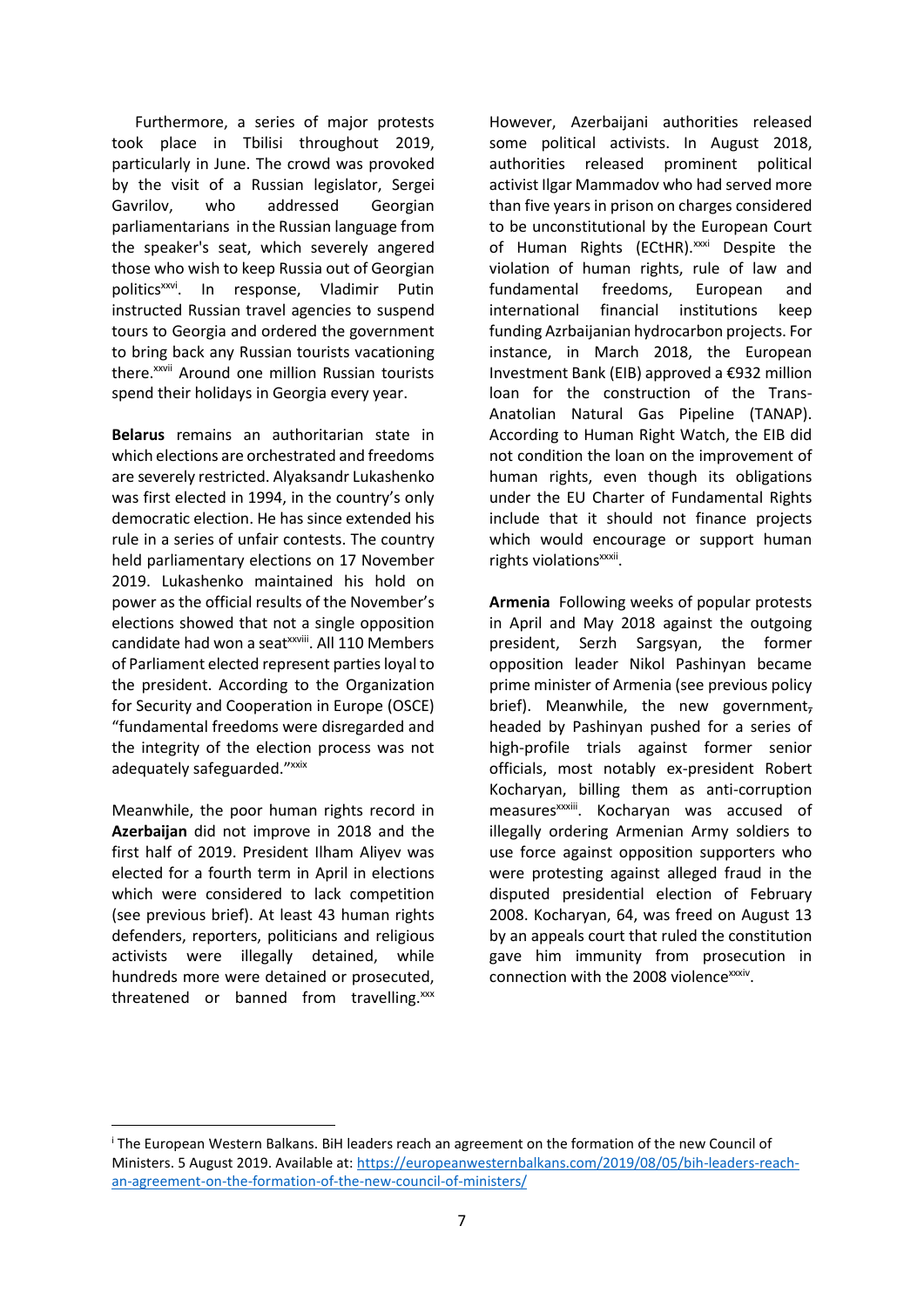ii The Balkan Insight. Bosnian Serbs Accused of Planning 'Military-Style' Police Force. 25 June 2019. Available at: <https://balkaninsight.com/2019/06/25/bosnian-serbs-accused-of-planning-military-style-police-force/>

**.** 

iii See e.g. Petrovic, M., Garth, W, Serbia's relations with its Western Balkan neighbours as a challenge for its accession to the EU. *Australian and New Zealand Journal of European Studies* (Special issue), 10 (3), 2018, pp. 49-68; Rettman, Andrew. EU eyes Kosovo and Serbia enlargement deal. *Euobserver*. 1 September, 2018 (avaiable at: https://euobseral leadershippoliticver.com/enlargement/142709) and *Politico.* Serbia, Kosovo presidents broach border changes for historic deal. 25 August 2018 (available at:

[https://www.politico.eu/article/aleksandar-vucic-hashim-thaci-serbia-kosovo-balkans-eu-enlargement](https://www.politico.eu/article/aleksandar-vucic-hashim-thaci-serbia-kosovo-balkans-eu-enlargement-alpbach-forum/)[alpbach-forum/](https://www.politico.eu/article/aleksandar-vucic-hashim-thaci-serbia-kosovo-balkans-eu-enlargement-alpbach-forum/) )

iv See RadioFreeEurope RadioLiberty. Kosovo Slaps 100 Percent Tariffs On Serbia, Bosnia To 'Defend Vital Interest'. November 21,. 2018. Available at: [https://www.rferl.org/a/kosovo-slaps-100-percent-tariffs-on](https://www.rferl.org/a/kosovo-slaps-100-percent-tariffs-on-serbia-bosnia-to-defend-vital-interest-/29613285.html)[serbia-bosnia-to-defend-vital-interest-/29613285.html](https://www.rferl.org/a/kosovo-slaps-100-percent-tariffs-on-serbia-bosnia-to-defend-vital-interest-/29613285.html)

**<sup>v</sup>** RadioFreeEurope RadioLiberty**.** Serbia's Vucic Says No Recognition Of Kosovo Unless Belgrade Gets Something Too. March 5, 2019 (available at [https://www.rferl.org/a/serbia-s-vucic-says-no-recognition-of](https://www.rferl.org/a/serbia-s-vucic-says-no-recognition-of-kosovo-unless-belgrade-gets-something-too/29803920.html)[kosovo-unless-belgrade-gets-something-too/29803920.html](https://www.rferl.org/a/serbia-s-vucic-says-no-recognition-of-kosovo-unless-belgrade-gets-something-too/29803920.html)).

vi See The Balkan Insight. Montenegro Opposition Ends Boycott With Call for Elections. June 15 2018 vii See the European Commission report on Montenegro. 29 May 2019. Available at: [https://ec.europa.eu/commission/presscorner/detail/de/COUNTRY\\_19\\_2779](https://ec.europa.eu/commission/presscorner/detail/de/COUNTRY_19_2779)

viii Euronews. Thousands march in Montenegro to end president's 30-year rule in third protest this month. 24 February 2019. Available at: [https://www.euronews.com/2019/02/24/thousands-march-in-montenegro-to](https://www.euronews.com/2019/02/24/thousands-march-in-montenegro-to-end-president-s-30-year-rule-in-third-protest-this-month)[end-president-s-30-year-rule-in-third-protest-this-month](https://www.euronews.com/2019/02/24/thousands-march-in-montenegro-to-end-president-s-30-year-rule-in-third-protest-this-month)

ix See Euronews. Parliamentary punch-up as Montenegro passes controversial religious law. 27 December 2019. [https://www.euronews.com/2019/12/27/parliamentary-punch-up-as-montenegro-passes-controversial](https://www.euronews.com/2019/12/27/parliamentary-punch-up-as-montenegro-passes-controversial-religious-law)[religious-law](https://www.euronews.com/2019/12/27/parliamentary-punch-up-as-montenegro-passes-controversial-religious-law)

<sup>x</sup> The Balkan Insight. Serbian Opposition at Sea on Anti-Government Protest Anniversary. Available at: <https://balkaninsight.com/2019/12/06/serbian-opposition-at-sea-on-anti-government-protest-anniversary/> xi The Guardian. Macedonia officially changes its name to North Macedonia. 12 February 2019.

[https://www.theguardian.com/world/2019/feb/12/nato-flag-raised-ahead-of-north-macedonias-prospective](https://www.theguardian.com/world/2019/feb/12/nato-flag-raised-ahead-of-north-macedonias-prospective-accession)[accession](https://www.theguardian.com/world/2019/feb/12/nato-flag-raised-ahead-of-north-macedonias-prospective-accession)

xii See CNBC. Macedonia leader vows to press on with name change despite referendum failure. 1 October 2019. Available at: [https://www.cnbc.com/2018/10/01/macedonia-to-press-on-with-name-change-despite](https://www.cnbc.com/2018/10/01/macedonia-to-press-on-with-name-change-despite-referendum-failure.html)[referendum-failure.html](https://www.cnbc.com/2018/10/01/macedonia-to-press-on-with-name-change-despite-referendum-failure.html)

xiii See Reuters. Macedonia leader vows to press on with name change despite referendum failure. 30 September 2018. [https://www.reuters.com/article/us-macedonia-referendum/macedonia-leader-vows-to](https://www.reuters.com/article/us-macedonia-referendum/macedonia-leader-vows-to-press-on-with-name-change-despite-referendum-failure-idUSKCN1M90U1?il=0)[press-on-with-name-change-despite-referendum-failure-idUSKCN1M90U1?il=0](https://www.reuters.com/article/us-macedonia-referendum/macedonia-leader-vows-to-press-on-with-name-change-despite-referendum-failure-idUSKCN1M90U1?il=0)

xiv The Balkan Insight. Hungary Refuses to Extradite Gruevski to North Macedonia. 27 June 2019. Available at: <https://balkaninsight.com/2019/06/27/hungary-refuses-to-extradite-gruevski-to-north-macedonia/>

xv Euronews. Albanian protesters clash with police in election dispute. 20 June 2019. Available at: <https://www.euronews.com/2019/06/20/albanian-protesters-clash-with-police-in-election-dispute>

xvi See Independent Balkan News. Political crisis in Albania deepens as Bild leaks other taped conversations Available at:<https://balkaneu.com/political-crisis-in-albania-deepens-as-bild-leaks-other-taped-conversations/> and as a primary source Bild Archives:<https://exit.al/en/tag/bild/>

xvii See Aljazeera. Albania heads into divisive local elections. 30 June 2019. Available at:

[https://www.aljazeera.com/news/europe/2019/06/albania-heads-divisive-local-elections-](https://www.aljazeera.com/news/europe/2019/06/albania-heads-divisive-local-elections-190628152858671.html)[190628152858671.html](https://www.aljazeera.com/news/europe/2019/06/albania-heads-divisive-local-elections-190628152858671.html)

xviii Easter Partnership Index 2015-2016, Easter Partnership Civil Society Forum, [http://www.eap](http://www.eap-index.eu/sites/default/files/EaP_Index_2015-16_0.pdf)[index.eu/sites/default/files/EaP\\_Index\\_2015-16\\_0.pdf](http://www.eap-index.eu/sites/default/files/EaP_Index_2015-16_0.pdf)

xix See OSCE report. Elections in Moldova 2019. available at:

<https://www.osce.org/odihr/elections/moldova/389342>

xx ACUM is a liberal-populist political alliance in the Republic of Moldova, whereas PSRM stands for "The Party of Socialists of the Republic of Moldova".

<sup>xxi</sup> See Moldova org. Moldova in the last decade// the most prominent political fiascoes the country experienced. January 2020. Available at[: https://www.moldova.org/en/moldova-in-the-last-decade-the-most](https://www.moldova.org/en/moldova-in-the-last-decade-the-most-prominent-political-fiascoes-the-country-experienced/)[prominent-political-fiascoes-the-country-experienced/](https://www.moldova.org/en/moldova-in-the-last-decade-the-most-prominent-political-fiascoes-the-country-experienced/)